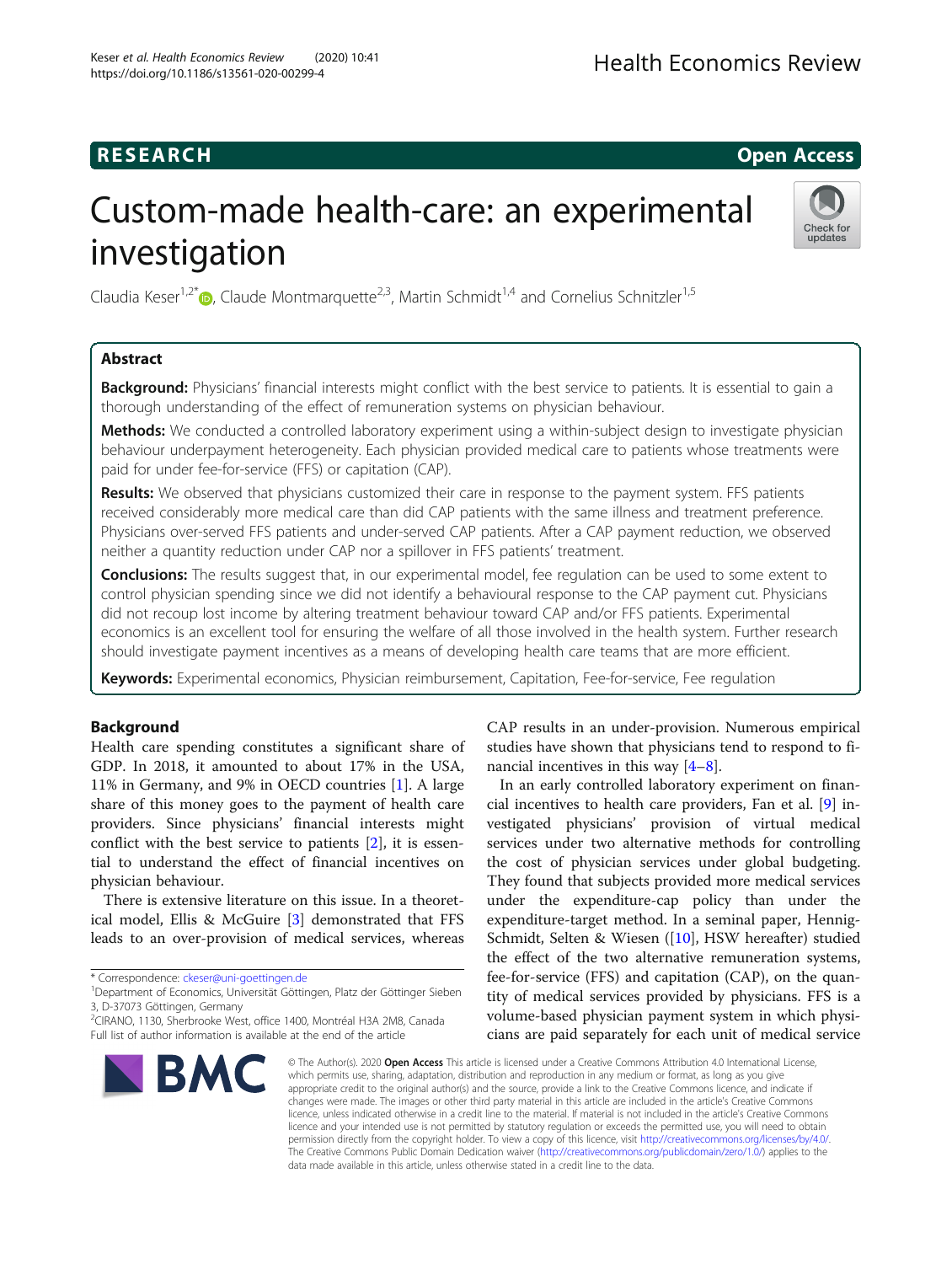rendered. Under CAP, physicians receive a lump-sum payment for a patient's treatment, irrespective of the quantity of services rendered. In the experiment, medical students decided on the quantity of medical services to be provided to each virtual patient on a given patient list. HSW (2011) shows that physicians paid via FFS provided more medical services than those paid via CAP. Furthermore, FFS physicians tended to over-serve patients, while capitated physicians had a propensity to under-serve patients.

In our paper, we present an experiment that builds on the study by HSW (2011) by extending it in two directions, payment heterogeneity and fee regulation (i.e., a cut in the lump-sum payment under CAP). HSW (2011) examined treatment decisions in a setting where physicians faced a single payment system, either FFS or CAP. Since physicians in real life frequently face multiple payment systems, we tested the robustness of the findings in HSW (2011) by creating an environment with payment heterogeneity. In our experiment, each physician faced patients under both payment systems, FFS and CAP. In this heterogeneous payment setting, we wanted to investigate whether physicians customize care in response to financial incentives at the individual patient level or provide ready-to-wear treatment [\[11](#page-11-0)], that is, a one-for-all approach rather than selecting treatment on a patient-by-patient basis.

Our experiment's heterogeneous setting also made studying the effect of fee regulation more interesting than it would be in a homogeneous setting. At one point in the experiment, we announced a reduction in the lump-sum payment for all patients under CAP to explore whether and how the physicians would react to such a reduction. We were not only interested in whether physicians tried to offset the lost income by reducing the provision of care to CAP patients, but also whether the lump-sum payment reduction had any (spillover) effect on their provision behaviour under FFS.

In the experiment, each FFS patient received considerably more medical care than did the corresponding CAP patient with the same illness and treatment preference. On average, FFS patients received more than twice as many medical services as CAP patients. In general, physicians over-served FFS patients and under-served CAP patients. However, we did not identify any behavioural response to the CAP payment cut. We detected no quantity offset under CAP nor spillover under FFS. This suggests that, in our experimental model, fee regulation can be used to some extent as a means of controlling spending on physician services without reducing the overall quantity of care. This element brings added value to all recent experimental studies using the basic experimental platform developed by HSW (2011). In addition to the typical concerns regarding doctors and patients' benefits, it involves something of use to the taxpayers who pay for the public health system. We are aware of one recent study by Brosig-Koch et al. [\[12](#page-11-0)] that introduces a variety of bonus pay amounts to a CAP payment system. The results of this study suggest that, in keeping with Keser et al. [\[13\]](#page-11-0), performance pay may enhance the quality of care. In addition, they suggest that the size of the bonus does not matter, which is in keeping with our finding. Interestingly, under the FFS payment system, Di Guida et al. [\[14\]](#page-11-0) observe that fee size has an effect on over-provision.

Following Ellis & McGuire [[3\]](#page-11-0), the theoretical modelling of physicians' behaviour should be based on the assumption that they take both their financial interests and their patients' interests into account. Therefore, to acquire some understanding of individual decision heuristics, we provide a classification of the physicians in our experiment based on their tendencies to maximize patient benefit or maximize their profit under each of the two payment systems. About half of the physicians are classified as profit maximizers, while most remaining physicians exhibit mixed motives. Benefit maximizers exist but are rare. This result relates to Godager & Wiesen  $[15]$ , who find, based on the data of HSW  $(2011)$ , "substantial variation in the degree of physician altruism". Also, Martinsson & Persson [\[16\]](#page-11-0) observe heterogeneity in altruism across physicians in their experiment; also, physicians' degree of altruism varies across patients with different medical needs. Reif et al. [[17](#page-11-0)] added to their experiment a third party representing the health insurance that finances medical service provision and find that physicians also consider the payoffs to the third party.

We are aware that the empirical literature on physician behaviour has reported conduct such as self-selection, cream-skimming, and adjustments to practice size in response to payment systems. However, our study focussed exclusively on the quantity of medical services provided. We used a standardized list of patients in our experiment to guarantee the comparability of the volume of services provided to similar patients under the two payment systems, before and after the CAP payment reduction.

## Methods

#### Experimental model

Participants provided medical care to 36 sequentially presented virtual patients in a heterogeneous payment environment. The patients were presented in two sequences of 18 patients each, S1 and S2. In each of the two sequences, physicians faced patients whose treatments were paid for under either FFS or CAP. Under FFS, participants were paid separately for each unit of medical services provided. Under CAP, participants received a lump-sum payment, irrespective of the number of services provided. The payment system varied on a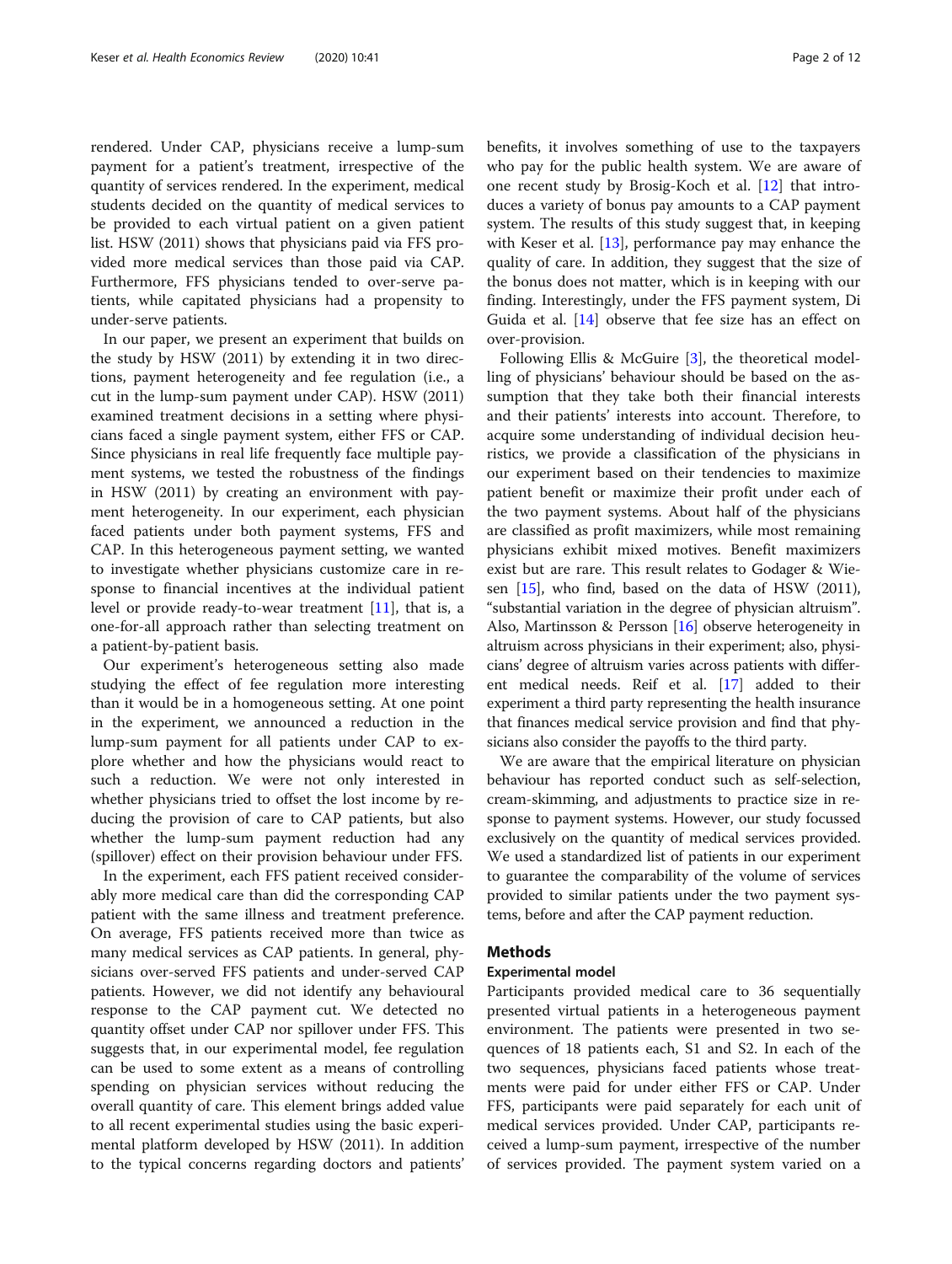patient-by-patient basis. The two sequences, S1 and S2, comprised similar patients and differed exclusively in the lump-sum payment amount under CAP.

Each participant decided on the quantity  $q \in \{0, 1, ...,$ 10} of medical services to be provided to each patient. Treatment choices impacted both physician profit and patient benefit. Remuneration, profit, and patient benefit were measured in experimental currency units (ECUs).

The virtual patients were characterized by three attributes: payment system, illness, and treatment preference. The first attribute, the payment system, was either FFS or CAP. The second patient attribute was an illness. Patients suffered from one of three potential illnesses: A, B, or C. Illness impacted the FFS fee function, and thus the physician's profit under FFS. We used three of the FFS fee functions examined by HSW (2011), which were chosen using reference points from the German scale of charges and fees for physician services. In contrast to Brosig-Koch et al.  $[18]$  $[18]$ , there was no attempt to keep profit level and marginal profit under FFS and CAP directly comparable. In our experimental protocol, such control would not have been sustainable with the reduction in CAP payment.

We used the same FFS fee functions to characterize the patients in S1 and S2. For each illness, remuneration under FFS increased along with the number of medical services provided (see Table 1). Illness did not have an impact on remuneration under CAP. The lump-sum payment under CAP was independent of both illness and the number of services provided. However, it differed across S1 and S2, decreasing from 12.00 ECU in S1 to 9.60 ECU in S2 (20% decrease).

The third patient attribute was treatment preference. We distinguished between three patient types, each characterized by a particular treatment preference, with different benefit functions  $(B_1(q), B_2(q), B_3(q))$ . These were adopted from HSW (2011). The patient benefit function  $B_i(q)$  describes the benefit that a patient of type i (i  $\epsilon$  {1, 2, 3}) draws from treatment quantity q and was measured in ECU. The different benefit functions imply that patients, independent of illness, respond differently to treatment quantity. The same benefit functions were used to characterize the patients in S1 and S2.

Each of the three benefit functions was designed to have a global optimum  $q_i^*$ , which determined the treatment preference, i.e., the "right" amount of medical care for each patient type. Specifying global optima in the interior of the action space allowed us to observe any potential over- and under-provision of medical care for each patient type.

The benefit functions for type 1 and type 2 patients were designed such that the monetary benefit drop-off from the optimal level was smaller in the case of overprovision than in the case of under-provision. The reverse was true for the monetary benefit of type 3 patients (see Fig. [1](#page-3-0) or Additional file [1](#page-10-0): Table B1).

The patients in our experiment were characterized by two payment systems, three illnesses, and three types of treatment preferences. Each of the  $2 \times 3 \times 3$  combinations of payment system, illness, and preference represented an individual patient in each of the two sequences. Participants thus faced a heterogeneous patient population with 18 individual patients showing different characteristics in each of the two sequences. Under this design, half of the patients in a sequence were treated under FFS and the other half under CAP.

The patients were passive and fully insured, accepting any quantity of medical services provided. Physicians' treatment choices impacted both patient benefit and physician profit. Physicians were confronted with a convex cost function, c  $(q_j) = 0.1 q_j^2$ , where  $q_j$  is the amount of medical services provided to patient j. This function was, again, adopted from HSW (2011). The cost function remained unaffected by the payment system, illness, patient type, and sequence, implying that it was the same for treating all patients in the experiment.

Physician profit under FFS varied across illnesses and was identical in both sequences. Profit under CAP remained unaffected by illness but varied across sequences (see Fig. [2](#page-3-0) or Additional file [1](#page-10-0): Table B2). The FFS functions were designed such that the profit function displayed a trade-off between maximum patient benefit and maximum physician profit in all cases but one (FFS patient type 1 with illness A). Under CAP, physicians had to deviate from the profit-maximizing quantity to create patient benefit.

Table 1 Physician remuneration (in ECU)

| Rem. syst. | Seg.           | Illness | <b>Quantity of medical services</b> |       |      |      |       |       |       |       |       |       |       |
|------------|----------------|---------|-------------------------------------|-------|------|------|-------|-------|-------|-------|-------|-------|-------|
|            |                |         | 0                                   |       |      | 3    | 4     | 5     | 6     |       | 8     | 9     | 10    |
| <b>FFS</b> | S1, S2         | A       | 0.00                                | .70   | 3.40 | 5.10 | 5.80  | 10.50 | 1.00  | 2.10  | 13.50 | 14.90 | 16.60 |
| <b>FFS</b> | S1, S2         | B       | 0.00                                | 1.80  | 3.60 | 5.40 | 7.20  | 9.00  | 10.80 | 2.60  | 14.40 | 16.20 | 18.30 |
| <b>FFS</b> | S1.S2          |         | 0.00                                | 2.00  | 4.00 | 6.00 | 8.00  | 8.20  | 15.00 | 16.90 | 18.90 | 21.30 | 23.60 |
| CAP        | S1             | A,B,C   | 12.00                               | 12.00 | 2.00 | 2.00 | 12.00 | 12.00 | 2.00  | 2.00  | 12.00 | 12.00 | 12.00 |
| CAP        | S <sub>2</sub> | A,B,C   | 9.60                                | 9.60  | 9.60 | 9.60 | 9.60  | 9.60  | 9.60  | 9.60  | 9.60  | 9.60  | 9.60  |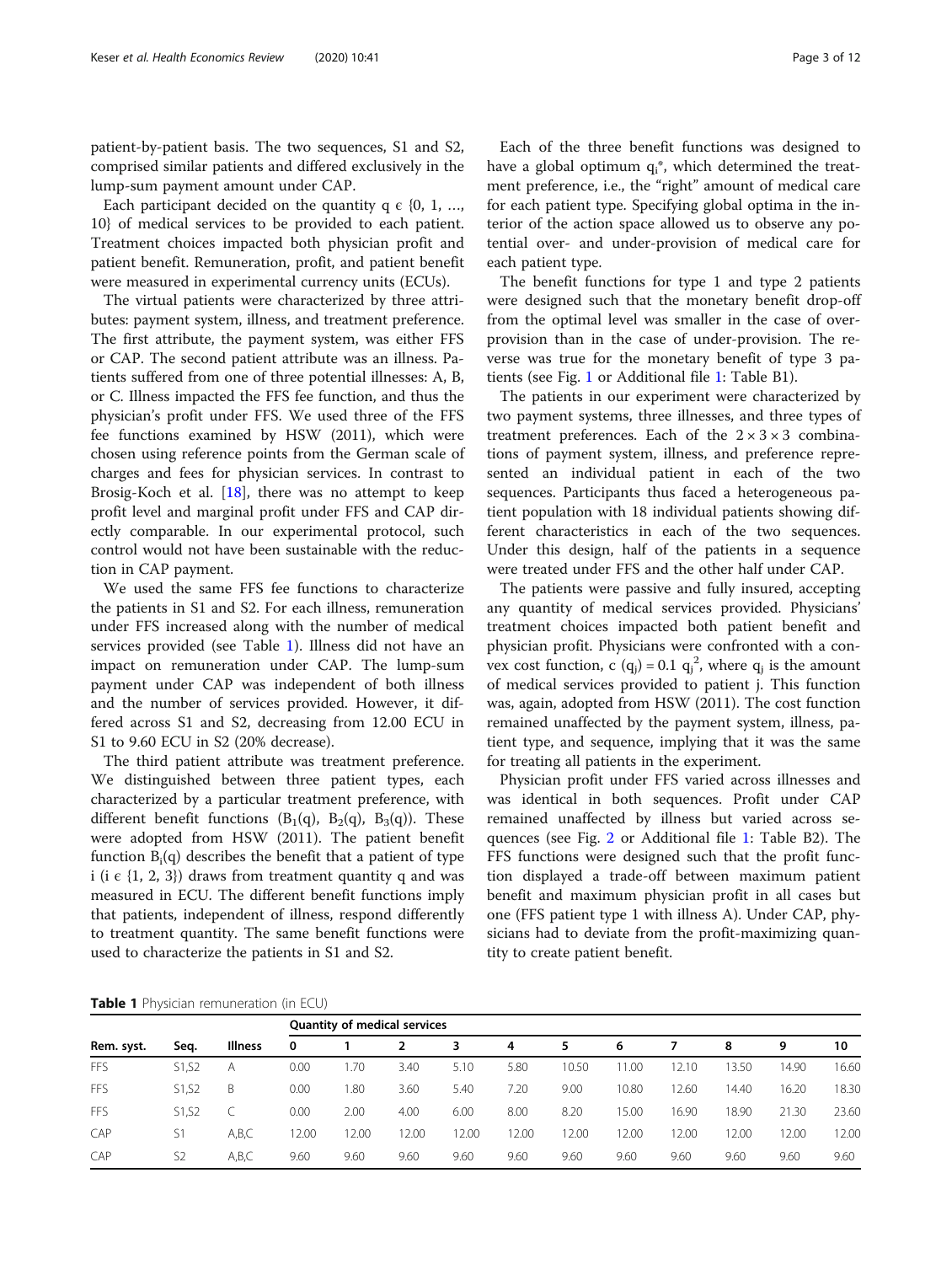<span id="page-3-0"></span>

## Experimental procedure

We conducted the experiment at the CIRANO lab in Montreal, Canada, using the z-Tree software program [[19\]](#page-11-0). Participants were 23 students with an academic background in a health care discipline.

Before the experiment, the procedure was as follows: Participants and the experimenter gathered in a conference room where the instructions (see online Additional file [1\)](#page-10-0) were distributed and read out to participants. From this moment on, participants were not allowed to communicate with each other and were instructed to refrain from publicly raising questions regarding the instructions. Each participant was randomly assigned to one of the isolated workstations in the laboratory. The layout of the workstations made visual contact and communication between participants impossible.

After reading the instructions, participants were presented with a programmed questionnaire regarding the instructions. The experimenter was available to resolve any open questions regarding the instructions individually. The experiment began once all participants correctly answered all the questions on the questionnaire.

Participants were informed in the instructions that the aggregate patient benefit would be donated to a charitable health care organization. This was designed to

encourage them to take patient benefits into account. At the beginning of the experiment, each participant selected a charitable health care organization (Canadian Cancer Society, Multiple Sclerosis Society of Canada, or Parkinson Society of Canada). After the experiment, each participant received an electronic transfer confirmation of the donation to the individually chosen organization.

In the experiment, participants allocated medical services to 36 virtual patients in two consecutive sequences. Patients were presented one after the other in each sequence. The patients' order was randomized in the first sequence (S1) and repeated in the second sequence (S2). The relevant payment system was revealed for each patient. Neither illness nor patient type, however, was specified in detail. Each virtual patient was presented as a table that listed the physician profit and patient benefit associated with the patient's characteristics for each possible quantity of medical services. Participants decided on the quantity of medical services based on these numbers. Between the first and second sequence, participants were notified of a lump-sum payment reduction under CAP. Participants carried on with the experiment after acknowledging the payment cut.

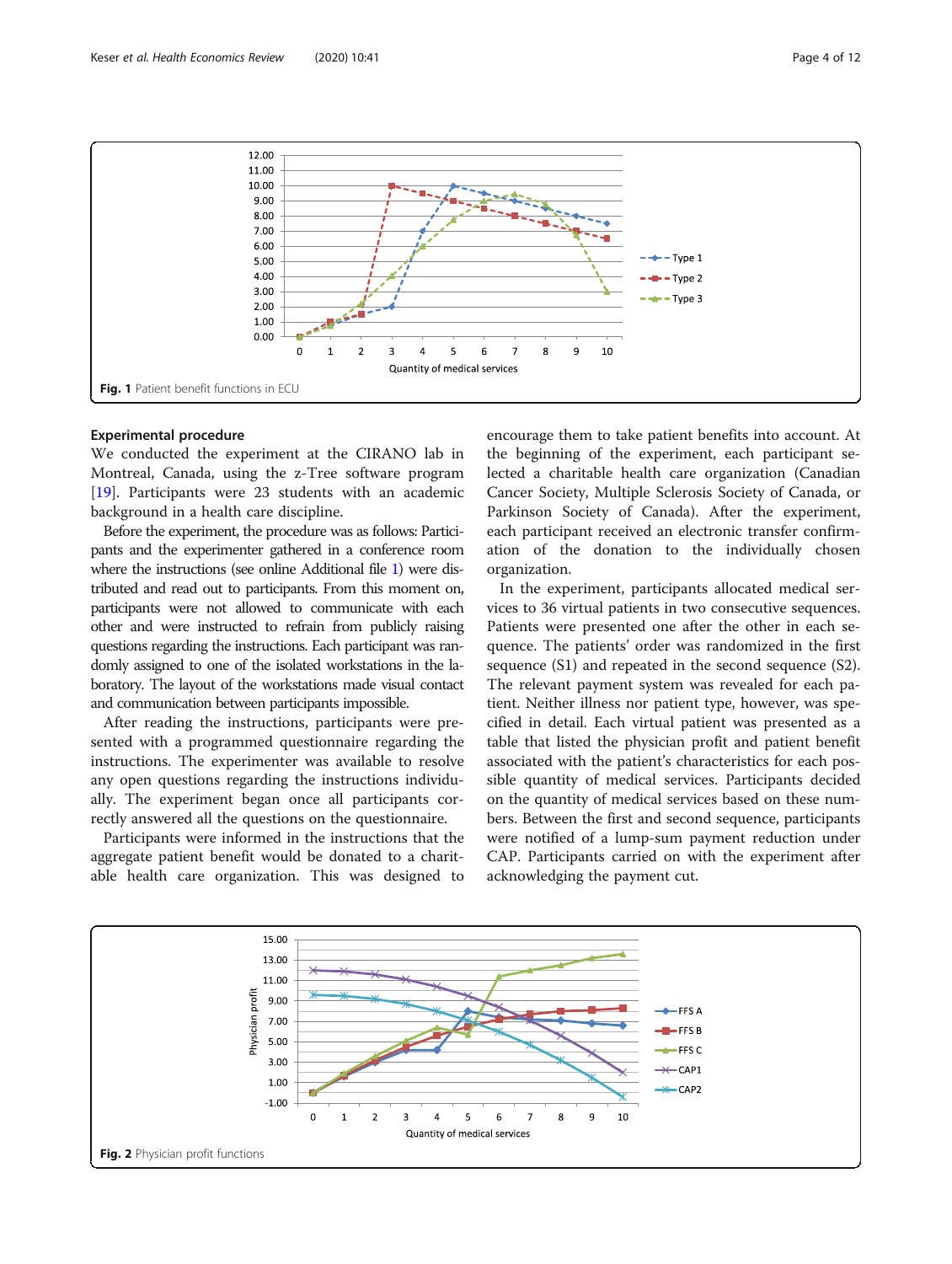For each participant, physician profit and patient benefit were tallied up separately and converted into CAN\$, applying a conversion factor of CAN\$0.02 per ECU. As communicated in the instructions, each participant privately received, in cash, a payment from the experiment in addition to a CAN\$5.00 show-up fee at the end of the experiment. The patient benefits generated by participants who had selected the same charitable health care organization were pooled and donated to the respective organization.

We conducted two experimental sessions, with 10 and 13 participants, respectively. Each session lasted approximately 75 min. Participants earned, on average, CAN\$18.27, including the show-up fee. The donations (of the aggregate patient benefit) to the charitable health care organizations totaled CAN\$239.47.

#### Hypotheses

An individual who disregarded the effect of their treatment decisions on patient benefit would maximize profit by generating zero ECUs, irrespective of the amount of the lump-sum payment, under capitation, and 5 or 10 ECUs, depending on the patient's illness, under FFS. However, the findings of HSW (2011) show that experimental physicians do take patient benefit into account, which we should also expect from real-life physicians due to professional ethics. Consequently, we anticipate that our experiment subjects will choose to provide more than zero units of medical care to CAP patients and deviate from the profit-maximizing quantities for FFS patients.

In keeping with HSW (2011), Hennig-Schmidt & Wiesen [[20](#page-11-0)], Brosig-Koch et al. [\[18](#page-11-0), [21](#page-11-0)] and Wang et al. [[22\]](#page-11-0), as well as the theoretical predictions of Ellis & McGuire [[3\]](#page-11-0), we expect experimental physicians to overserve FFS patients and under-serve CAP patients, thus providing more services to FFS patients than similar CAP patients in our experiment.

#### Hypothesis 1

In a heterogeneous payment environment, physicians over-serve patients whose treatments are paid for under FFS, and under-serve those whose treatments are paid for under CAP.

Frank & Zeckhauser [[11\]](#page-11-0) empirically showed that, in the case of depression, some physicians engage in highly suboptimal therapeutic practices (a one-for-all approach), while others customize care, depending on the costs of doing so. Hypothesis 1 directly implies Hypothesis 2.

#### Hypothesis 2

Physicians do customize care in response to the payment system in a heterogeneous payment environment: in each sequence, physicians provide more medical services to FFS than to CAP patients.

The theoretical analysis by Ellis & McGuire [[3\]](#page-11-0) was based on the assumption that the utility function of a physician includes both the patient's benefit and the physician's profit. Given this assumption, we expect, for the lump-sum payment reduction under CAP, a reduction in the quantities of services provided to CAP patients. We also anticipate an impact on FFS patients' treatment decisions since physicians could use the "FFS market" as an avenue to make up for lost CAP income [[23](#page-11-0)–[25](#page-11-0)]. Hypotheses 3 and 4 follow.

#### Hypothesis 3

Physicians' provision behaviour is affected by an ex-ante payment reduction under capitation. Physicians do alter their treatment behaviour toward FFS and CAP patients in order to recoup lost income. We expect a decline in CAP patients' treatment quantities and a spillover effect in the FFS payment system.

#### Hypothesis 4

On an individual level, some physicians will be profitoriented, while others will be patient benefit-oriented.

#### Classification of individual physician behaviours

To examine whether individual physicians showed any tendencies to maximize patient benefit or physician profit, we constructed two qualitative evaluation criteria. The first criterion looks at whether a physician tends to maximize patient benefit. This criterion applies to the treatment of both CAP and FFS patients. We calculated the average number of services provided to patients of the same patient type, payment system, and sequence for each physician. Each combination of payment system and sequence yielded three measures, one for each patient type. Using these measures, we concluded that a physician was "benefit-oriented" (under a payment system in a given sequence) if the average number of medical services increased along with the patient type's need for medical attention.

The second criterion identifies a potential tendency to maximize physician profit. This criterion applies to the treatment of FFS patients. We compared, for each physician, the average number of treatments provided to FFS patients in a sequence suffering from illness A, with the average quantities provided to FFS patients suffering from illness B or C. We concluded that a physician was "profit-oriented" if the average quantity provided to patients suffering from illness B or C (who should be maximally treated to maximize the physician's profit) exceeded the average number of services provided to patients suffering from illness A (who should be treated with 5 units to maximize the physician's profit).

Table [2](#page-5-0) shows, for each physician, the observed tendencies (benefit-oriented under CAP and FFS, and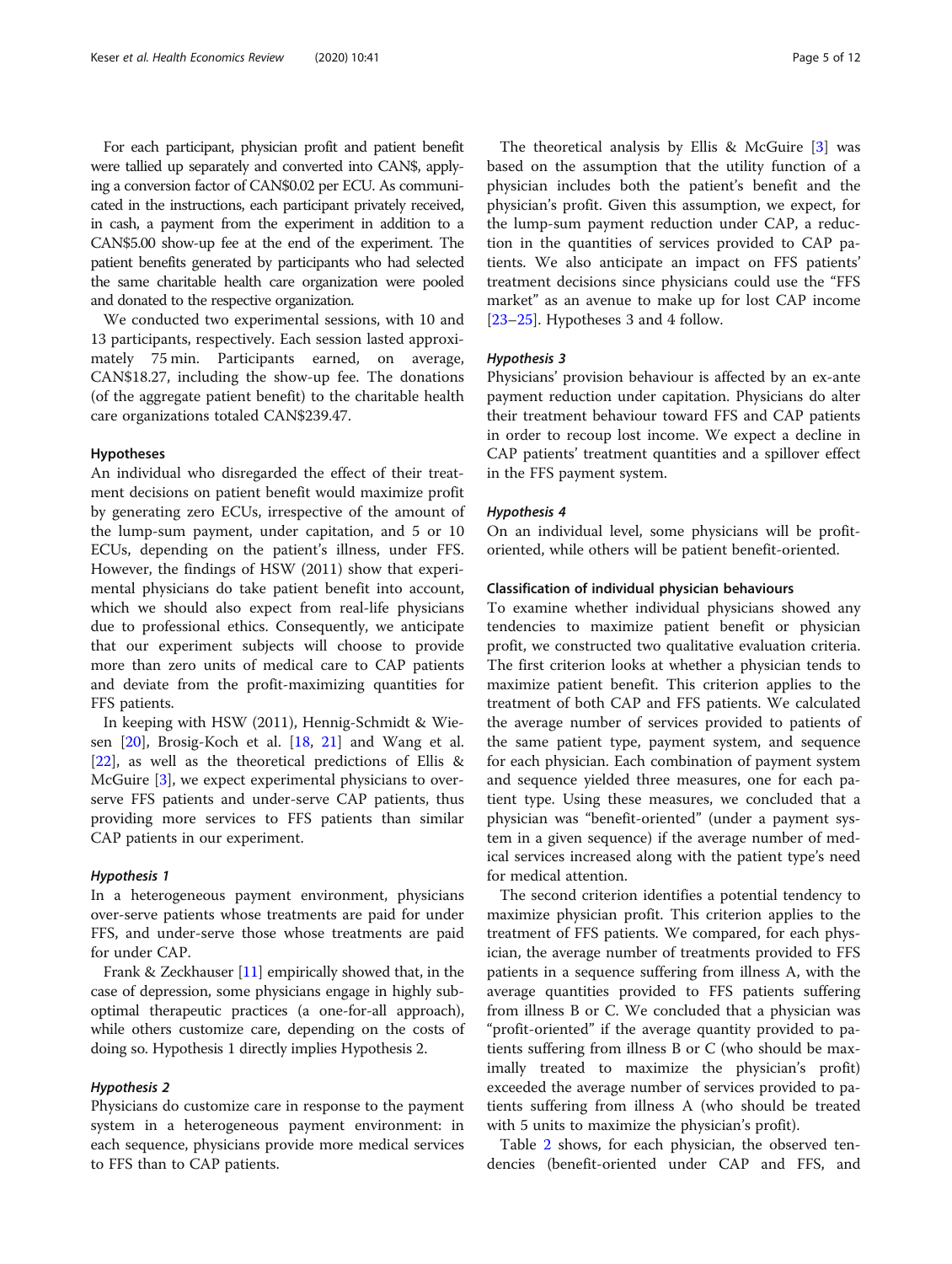| Physician<br># | <b>Patient benefit-oriented</b> |                    | Profit oriented | <b>Patient benefit-oriented</b> |                    | Profit-oriented |  |
|----------------|---------------------------------|--------------------|-----------------|---------------------------------|--------------------|-----------------|--|
|                | CAP@1                           | FFS@1              | FFS@1           | CAP@2                           | FFS@2              | FFS@2           |  |
| $\mathbf{1}$   | $\checkmark$                    | $\pmb{\mathsf{X}}$ | $\checkmark$    | $\checkmark$                    | $\pmb{\mathsf{x}}$ | $\checkmark$    |  |
| $\overline{2}$ | X                               | $\pmb{\mathsf{x}}$ | $\checkmark$    | X                               | $\pmb{\mathsf{X}}$ | $\checkmark$    |  |
| 3              | X                               | $\checkmark$       | X               | X                               | X                  | X               |  |
| $\overline{4}$ | X                               | X                  | ✓               | X                               | X                  | ✓               |  |
| 5              | $\checkmark$                    | X                  | ✓               | X                               | X                  | √               |  |
| 6              | X                               | X                  | ✓               | X                               | X                  |                 |  |
| 7              | X                               | X                  |                 | $\pmb{\mathsf{X}}$              | $\pmb{\mathsf{X}}$ |                 |  |
| 8              | X                               | X                  | J               | X                               | X                  |                 |  |
| 9              | X                               | ✓                  | ℐ               | X                               | ✓                  |                 |  |
| 10             | ✓                               | J                  | X               | ✓                               | ✓                  | ✓               |  |
| 11             | ✓                               |                    | X               |                                 | ✓                  | X               |  |
| 12             | ✓                               | ✓                  | ℐ               |                                 |                    | ✓               |  |
| 13             | ✓                               | X                  |                 | X                               | X                  |                 |  |
| 14             | ✓                               | X                  |                 | ✓                               | ✓                  |                 |  |
| 15             | X                               | X                  |                 | X                               | X                  |                 |  |
| 16             | X                               | X                  | ✓               | X                               | X                  | ℐ               |  |
| 17             | $\checkmark$                    | ✓                  | ✓               | X                               | $\pmb{\mathsf{x}}$ | ✓               |  |
| 18             | X                               | X                  | ✓               | X                               | X                  |                 |  |
| 19             | $\checkmark$                    | X                  | ✓               | X                               | $\pmb{\mathsf{X}}$ | ✓               |  |
| 20             | X                               | X                  | ✓               | X                               | X                  |                 |  |
| 21             | X                               | X                  | ✓               | X                               | X                  |                 |  |
| 22             | X                               | X                  | ✓               | ✓                               | X                  | √               |  |
| 23             | $\checkmark$                    | $\checkmark$       | ✓               | ✓                               | $\checkmark$       | ✓               |  |

<span id="page-5-0"></span>Table 2 Behavioural tendencies

profit-oriented under FFS) in each of the two sequences. A checkmark indicates that the individual physician displayed the orientation in question, while an X implies that the individual physician did not exhibit it.

The physicians are classified into three broad categories: benefit maximizers, profit maximizers and (regular) mixed-motive deciders. We identified a physician as a benefit maximizer if the physician (in a given sequence) was benefit-oriented under both payment systems and not profit-oriented. In S1 (S2), we found two (one) benefit maximizers.

We identified a physician as a profit maximizer if the physician's provision behaviour was profit-oriented without maximizing benefit. We found 11 (14) profit maximizers in S1 (S2). Note that these profit maximizers, except for two (physicians #13 and #19), generated on average at least 90% of the optimal profit over the two sequences.

We identified a physician as a (regular) mixed-motive decider if the physician's observed treatment behaviour was benefit-oriented under CAP, exclusively, and profitoriented under FFS. We observe five (two) mixed-motive deciders in S1 (S2).

A small number of physicians did not fall into any of the three categories. Three (four) physicians were benefit-oriented for both CAP and FFS and profitoriented at the same time. In addition, a single physician (#9) was benefit-oriented for FFS but not for CAP patients and profit-oriented at the same time, in both sequences. Another physician (#3) was benefit-oriented for FFS patients in S1 but not in S2.

## Classification result

One out of two physicians can be classified as a profit maximizer. Benefit maximizers occur but are rare. The remaining physicians show mixed motives; only a few of them are consistent in their tendencies. These classification results are in line with Hypothesis 4.

## Results

Our analysis of the experimental data relied on nonparametric methods. Such methods are particularly suitable when the sample size is small, and data are not assumed to result from prescribed models (the normal distribution model, for example). The non-parametric analysis is often the preferred method for comparing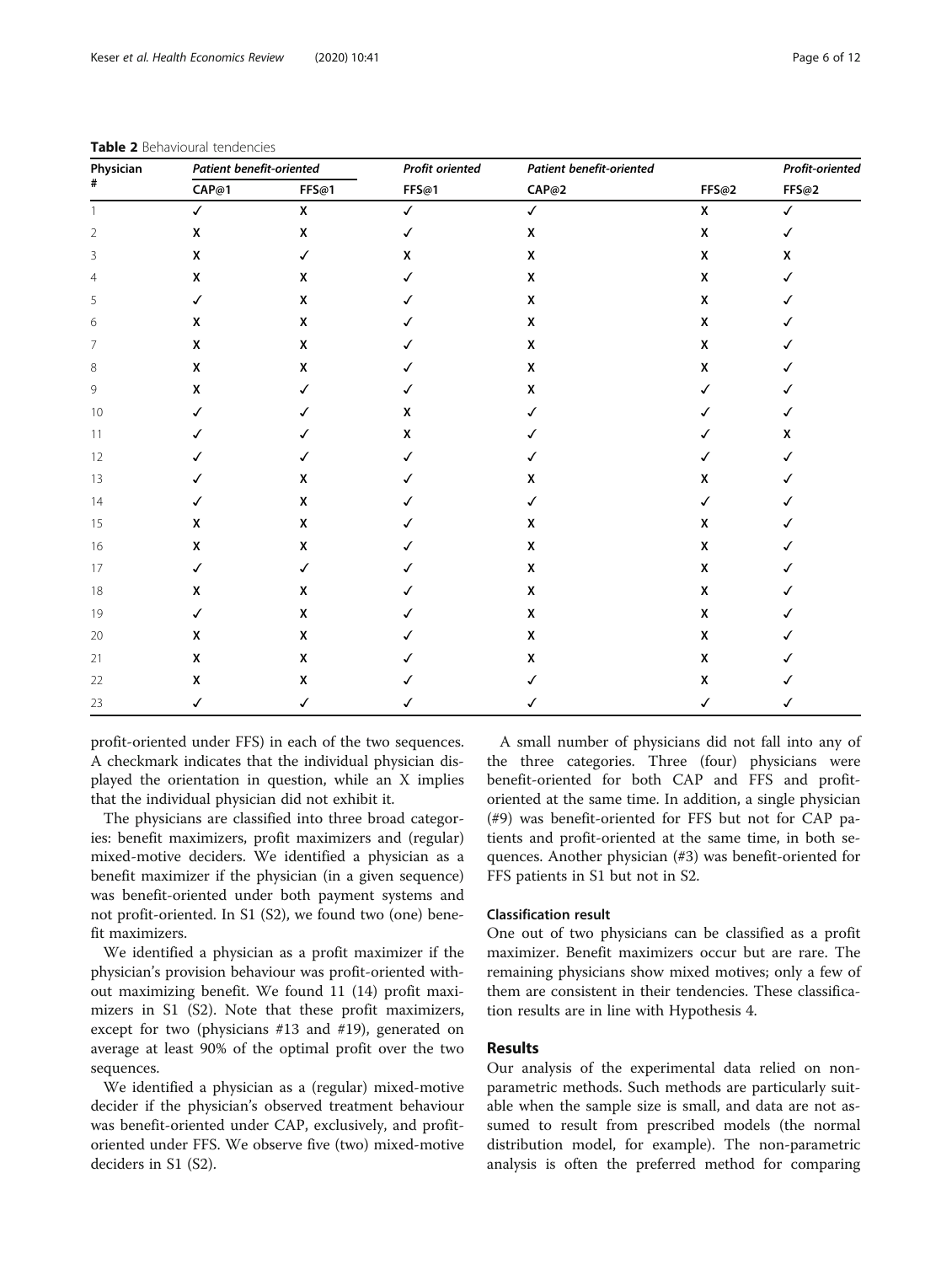<span id="page-6-0"></span>different treatments in an experimental study since it relies on ordinal data that are often not very sensitive to numerical data changes.

Table 3 provides an overview of the summary statistics. Figure [3](#page-7-0) graphs the average number of medical services provided by the experimental physicians to each patient (characterized by the combination of illness and treatment preference) in both sequences (S1 and S2) and payment systems (FFS and CAP). It also indicates the profit-maximizing quantity and the right amount of medical care for each patient.

In this section, we analyze the over-or under-provision of services to patients under FFS and CAP in both sequences (Section 3.1), the customization of care (Section 3.2), the effect of a CAP payment reduction (Section 3.3), physician profit (Section 3.4), and patient benefit (Section 3.5). Our non-parametric analyses were based on 23 independent observations. All tests were twosided Wilcoxon signed-ranks tests (WTs).

#### Over- or under-provision of medical services

Figure [3](#page-7-0) above shows customization in response to the heterogeneity in the payment system, but it also suggests ready-to-wear treatment for patients with illness B or C under FFS (whose treatment provides maximum physician profit with the maximum quantity) and type 1 and 3 CAP patients. Under CAP, a level of treatment for type 2 patients similar to the one observed for types 1 and 3 would be higher than the treatment that maximizes the patient's benefit.

We observed that for seven of the nine patients under FFS, the average treatment level in both sequences exceeded the corresponding correct amount of medical care. FFS patients were over-served when the profit-

**Table 3** Summary statistics

|                                    | FFS@S1 | FFS@S2 | CAP@S1 | CAP@S2 |
|------------------------------------|--------|--------|--------|--------|
| <b>Quantity of treatment</b>       |        |        |        |        |
| Average                            | 6.95   | 6.90   | 3.22   | 3.14   |
| Median                             | 7.00   | 7.00   | 3.00   | 3.00   |
| SD                                 | 2.25   | 2.35   | 1.95   | 1.95   |
| Profit (ECU)                       |        |        |        |        |
| Average                            | 9.08   | 8.97   | 10.59  | 8.23   |
| SD                                 | 2.63   | 2.84   | 1.36   | 1.25   |
| % Max profit <sup>a</sup>          | 50.2   | 48.3   | 13.5   | 15.5   |
| Patient benefit (ECU)              |        |        |        |        |
| Average                            | 8.04   | 7.95   | 6.54   | 6.39   |
| SD                                 | 1.93   | 2.07   | 3.99   | 4.04   |
| % Max patient benefit <sup>b</sup> | 26.6   | 24.2   | 44.4   | 42.5   |

<sup>a</sup>Percent of individual treatment decisions coinciding with

profit-maximizing quantity

**b** Percent of individual treatment decisions resulting in maximum patient benefit

maximizing quantity exceeds the patient's optimal quantity of treatment.

We also observed that, in each sequence, the average level of treatment provided to the six FFS patients with a profit-maximizing quantity of 10 was roughly the same (around 8), irrespective of the patient's illness and preference for medical attention. This implies that the extent of over-provision to these patients is higher, the lower the patient's need for medical attention. For instance, FFS patients B-3 and C-3, who needed extensive medical attention, received just a little more medical service than optimal. In contrast, FFS patients B-2 and C-2, in need of limited medical attention, were considerably overserved.

Two FFS patients in both sequences, characterized by the attributes A-1 and A-3, received fewer medical services than optimal. While the FFS patient labeled A-1 was only marginally under-served (the correct amount of medical services coincides with the profit-maximizing quantity), the FFS patient labeled A-3 received significantly fewer services than optimal (the optimal amount of medical care for this FFS patient exceeds the profitmaximizing quantity).

CAP patients were under-served in all cases. The average number of medical services provided to the nine CAP patients in both sequences fell below the optimal amount of care for the respective patients. In each sequence, the average number of medical services provided to type 1 and 3 CAP patients was roughly the same, irrespective of the patient's need for medical attention. The degree of under-provision depended on the patient type. Type 3 CAP patients, in need of extensive medical attention, were considerably under-served. In contrast, type 2 CAP patients in need of minor medical attention were under-served to a considerably lower degree.

To gain statistical evidence regarding the under- or over-provision of medical attention to FFS and CAP patients, we examined the individual physicians' average treatment decisions. Additional file [1](#page-10-0): Table C.1 lists, for each physician, the average treatment quantity, along with the mean deviation from the correct amount of medical services over all the decisions regarding patients of the same payment system (FFS or CAP) and sequence (S1 or S2). It is obvious that in both sequences of the experiment more services than optimal were given to FFS patients: in each sequence, the mean deviation from the correct number of medical services for FFS patients is positive for 21 of the 23 physicians, while one is negative and one is zero. This implies that under FFS, physicians tended to significantly over-provide (S1, S2:  $p < 0.01$ ; WTs). Analysis of the mean deviation for CAP patients shows that CAP patients received significantly fewer services than optimal in each sequence. The mean deviation is negative for 21 (22) physicians in S1 (S2), implying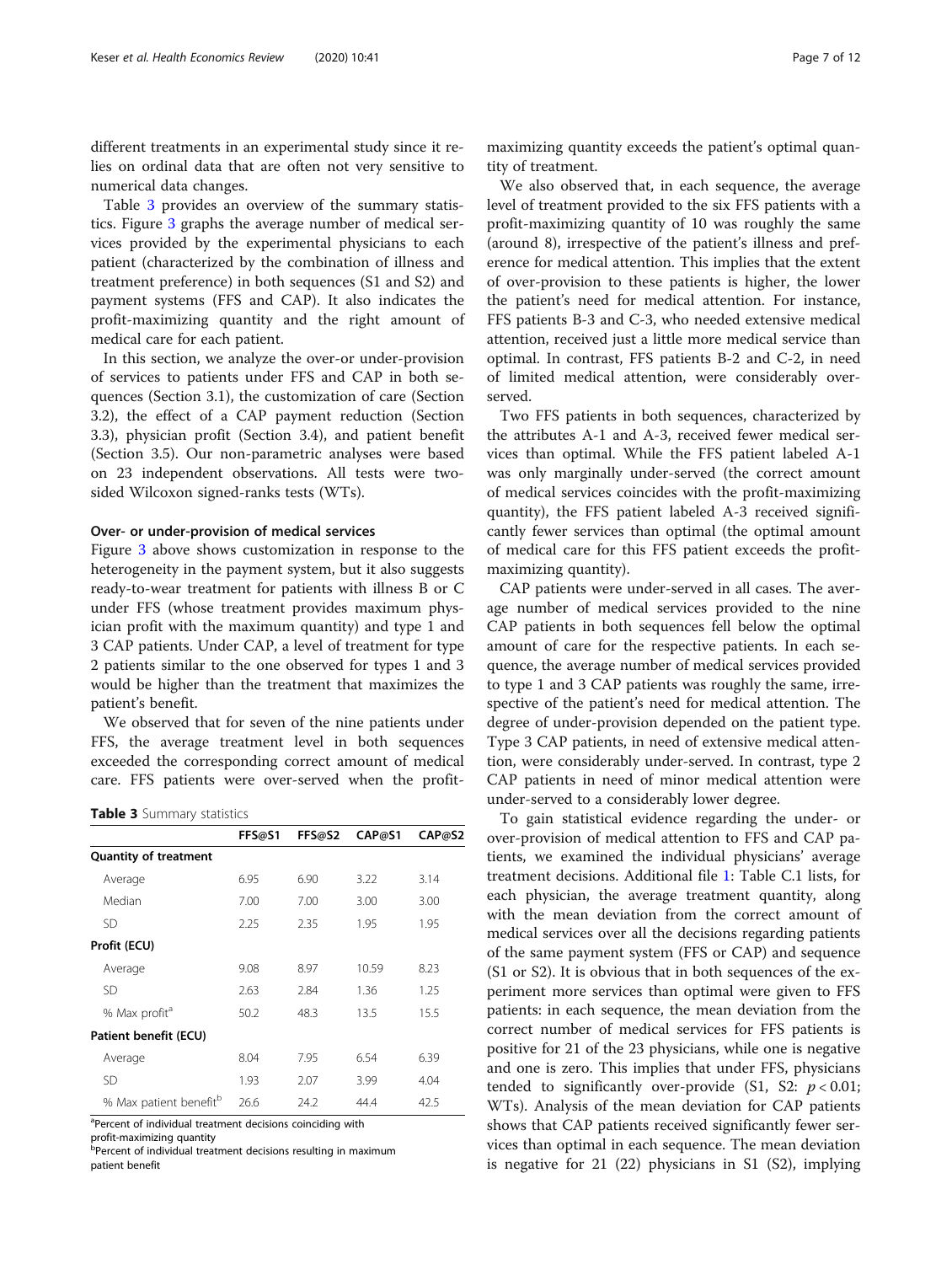<span id="page-7-0"></span>

that under CAP, physicians tended to significantly under-provide  $(S1, S2: p < 0.01; WTs)$ .

#### Result 1

In a heterogeneous payment environment, physicians over-served patients whose treatments are paid under FFS and under-served those whose treatments are paid under CAP. Over- and under-provision depended on the patient type and thus on the patient's need for medical attention. Under FFS, over-provision was higher, the lower the need for medical attention. Under CAP, under-provision increased as the need for medical attention increased. The results confirm Hypothesis 1.

#### Customization of care?

Figure 3 shows that, in both sequences, each type of FFS patient received considerably more medical attention than the CAP counterpart with the same illness. On average, physicians provided 6.95 (6.90) units of medical services to FFS patients and 3.22 (3.14) units to CAP patients in S1 (S2). Thus, they provided, on average, over twice as many medical services to FFS patients than to CAP patients in both sequences (S1, S2:  $p < 0.01$ ; WTs based on Additional file [1](#page-10-0): Table C.1).

#### Result 2

In each sequence, physicians provided more medical services to FFS than to CAP patients. Our findings thus refute the notion that physicians develop a one-for-all approach to providing medical care. Physicians did customize care according to the payment system in a heterogeneous payment environment, confirming Hypothesis 2.

#### CAP payment reduction

Our study's major concern was to analyze the potential impact of a lump-sum payment reduction on physician provision behaviour. We investigated whether it leads to a quantity reduction to CAP patients and/or spillover concerning the treatment of FFS patients. Note that the patients' optimal amount of medical care and profitmaximizing quantity remained unaffected by the CAP reduction.

Looking at Fig. 3 and comparing the average quantity for patients with the same payment system, illness, and treatment preferences across sequences, we find that physician treatment behaviour toward FFS and CAP patients remained practically unaffected by the lump-sum payment reduction in S2. Comparing the average quantity provided by each physician to patients of the same payment system across sequences substantiates this observation. We do not find a significant difference in treatment behaviour across sequences for either FFS or CAP patients (WTs).

When we analyze individual treatment decisions for matching pairs of patients (illness and treatment preferences) in the same payment system across sequences, the comparison of individual treatment decisions shows no significant difference in treatment behaviour toward FFS or CAP patients across sequences (WTs).

## Result 3

In contrast to Hypothesis 3, physicians' provision behaviour remained virtually unaffected by an ex-ante payment reduction under capitation. Physicians did not alter their treatment behaviour toward FFS and CAP patients to recoup lost income. We observed neither a decline in treatment quantities regarding CAP patients nor a spillover effect in the FFS payment system.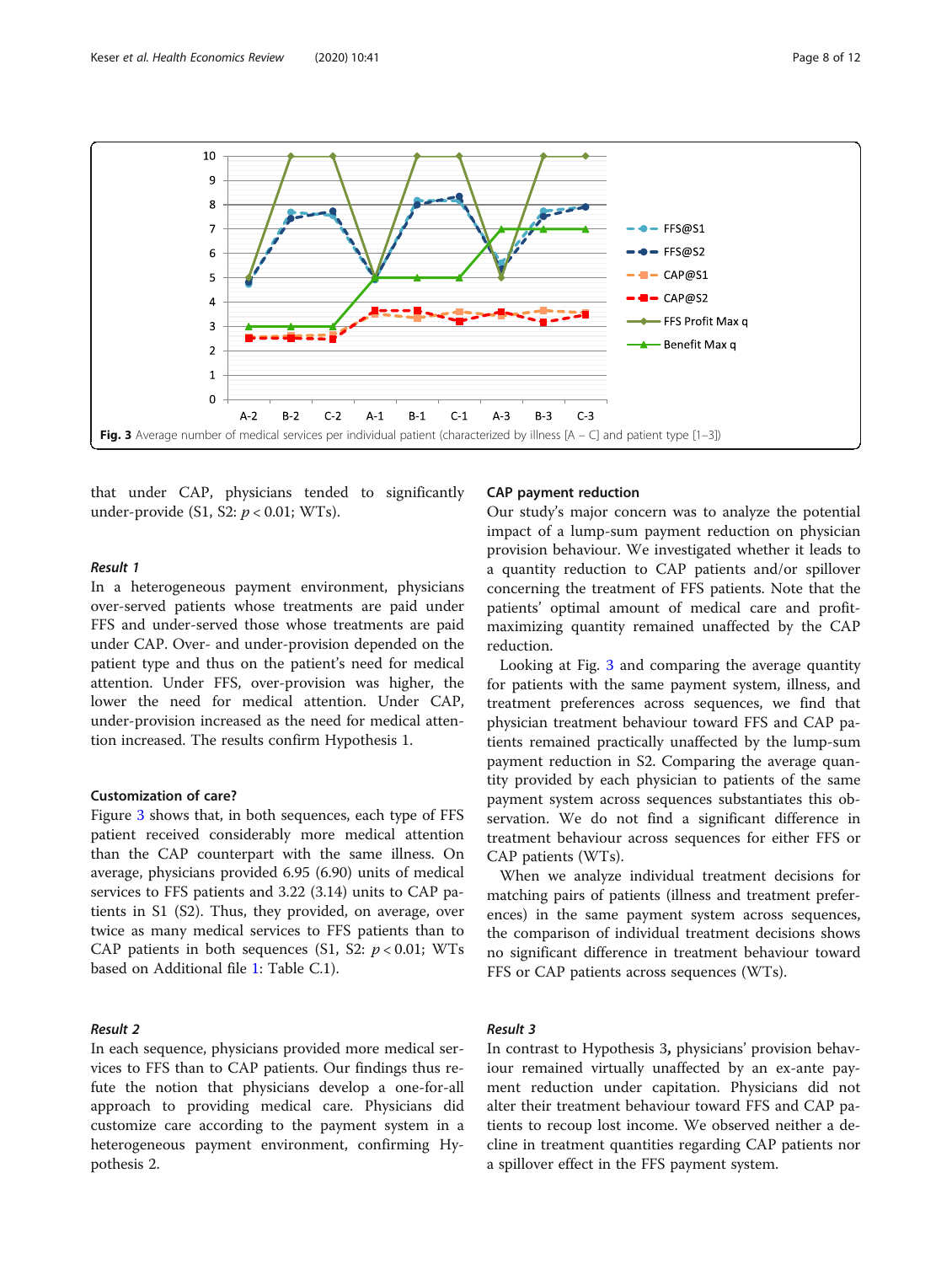#### Physician profit

In the experiment, physicians earned an average of 331.81 ECU (median 340.50 ECU; ranging from 257.10 ECU to 373.80 ECU), implying that the average physician profit amounts to 88.8% of the maximum achievable profit of 373.80 ECU. One single participant, physician #7, realized the maximum achievable profit. Five out of the 23 physicians  $(\#2, \#21, \#16, \#4$  and  $\#7;$ 21.7% of all physicians) brought in 95% or more of the maximum achievable profit.

Table [3](#page-6-0) shows that physicians earned, on average, 9.08 ECU (8.97 ECU) per FFS patient and 10.59 ECU (8.23 ECU) per CAP patient in S1 (S2). Under FFS, the observed averages are 8.9% (10%) lower than the average maximum attainable profit of 9.97 ECU per patient (remember that a patient's illness impacts the FFS profit function); under CAP, the observed averages are 11.8% (14.3%) lower than the maximum profit of 12.00 ECU (9.60 ECU) per patient (profit under CAP remains unaffected by illness; lump-sum payments differ across sequences) in S1 (S2). Physicians gave up relatively more money relative to the maximum attainable profit under CAP than under FFS. For each physician, looking at the relative deviation of their profit from the maximum achievable profit, averaged over all patients of the same payment system, we find the relative deviation under CAP significantly larger than under FFS (S1, S2:  $p < 0.01$ ; WTs).

To investigate whether the payment system affected the decision to choose the profit-maximizing treatment quantity, see Table [3.](#page-6-0) Under FFS, approximately half of each sequence's individual treatment decisions coincided with the respective profit-maximizing quantity. In contrast, fewer than one in seven (six) individual treatment decisions resulted in maximum physician profit under CAP in S1 (S2). WTs based on the percentage of profitmaximizing decisions by each physician show that the relative share of profit-maximizing treatment decisions in each sequence is significantly larger under FFS than under CAP (S1, S2:  $p < 0.01$ ).

#### Result 4

In the experiment, nearly one-quarter of the physicians earned 95% or more of the maximum attainable profit, indicating that they likely worked hard to maximize their overall profit. The payment system used to pay for a patient's treatment influenced the physicians' choice of profit-maximizing treatment quantities: while about half of all decisions under FFS maximized payoff, maximization occurred only occasionally under CAP (in both sequences).

## Patient benefit

Table [3](#page-6-0) shows an average patient benefit of 8.04 ECU (7.95 ECU) for FFS patients and 6.54 ECU (6.39 ECU) for CAP patients in S1 (S2). The average benefits observed were thus somewhat lower for CAP patients than for FFS patients. Had physicians always acted in the patients' best interest by providing the correct amount of medical care in every instance, both FFS and CAP patients could have received a maximum average benefit of 9.82 ECU (the experimental design distinguishes between three patient types with different benefit functions). In short, patients did not regularly receive optimal care (see Section 3.1).

To substantiate this finding, consider, for each physician, the average benefit received by FFS and CAP patients in each of the two sequences. WTs, based on comparisons of these averages with the maximum average patient benefit, show that patients under each payment system in each sequence received a significantly smaller benefit from medical treatment than under optimal treatment (FFS@S1, FFS@2, CAP@1, CAP@2: p < 0.01).

Table [3](#page-6-0) lists the physicians' relative shares of individual treatment decisions that resulted in optimal patient benefit. In each sequence, we find that roughly one in four individual treatment decisions (S1: 26.6%; S2: 24.2%) for FFS patients resulted in optimal patient benefit. However, 44.4% in S1 (42.5% in S2) of CAP patients' individual treatment decisions resulted in optimal treatment. Comparing the relative share of optimal treatment decisions across payment systems for each physician, we find, for each sequence, the physicians' relative share of optimal treatment decisions to be significantly larger for CAP than for FFS patients (S1, S2:  $p < 0.01$ ; WTs).

To further assess the impact of the payment system on patient benefit, we look at the relative patient benefit loss, which is defined as the patient benefit loss (the difference between the maximum attainable patient benefit and the actual observed patient benefit) relative to the maximum achievable benefit. Analyzing the relative patient benefit loss averaged over all individual treatment decisions under the same payment system and sequence, we find in each sequence that FFS patients fared considerably better than CAP patients, despite the higher proportion of optimal treatment decisions for CAP than for FFS patients (Section 3.1).

Table [4](#page-9-0) reports the relative patient benefit loss averaged over patients of the same illness but distinguished by type and the combination of payment system and sequence. It shows that in each sequence, type 1 FFS patients (in need of intermediate medical attention) and type 3 FFS patients (in need of extensive medical attention) did considerably better than their CAP counterparts (both, S1, S2:  $p < 0.01$ ; WTs based on averages per physician). On the contrary, type 2 CAP patients (in need of minor medical attention) fared slightly better in S1 ( $p = 0.088$ ) or roughly the same in S2 ( $p = 0.408$ ) as their FFS counterparts.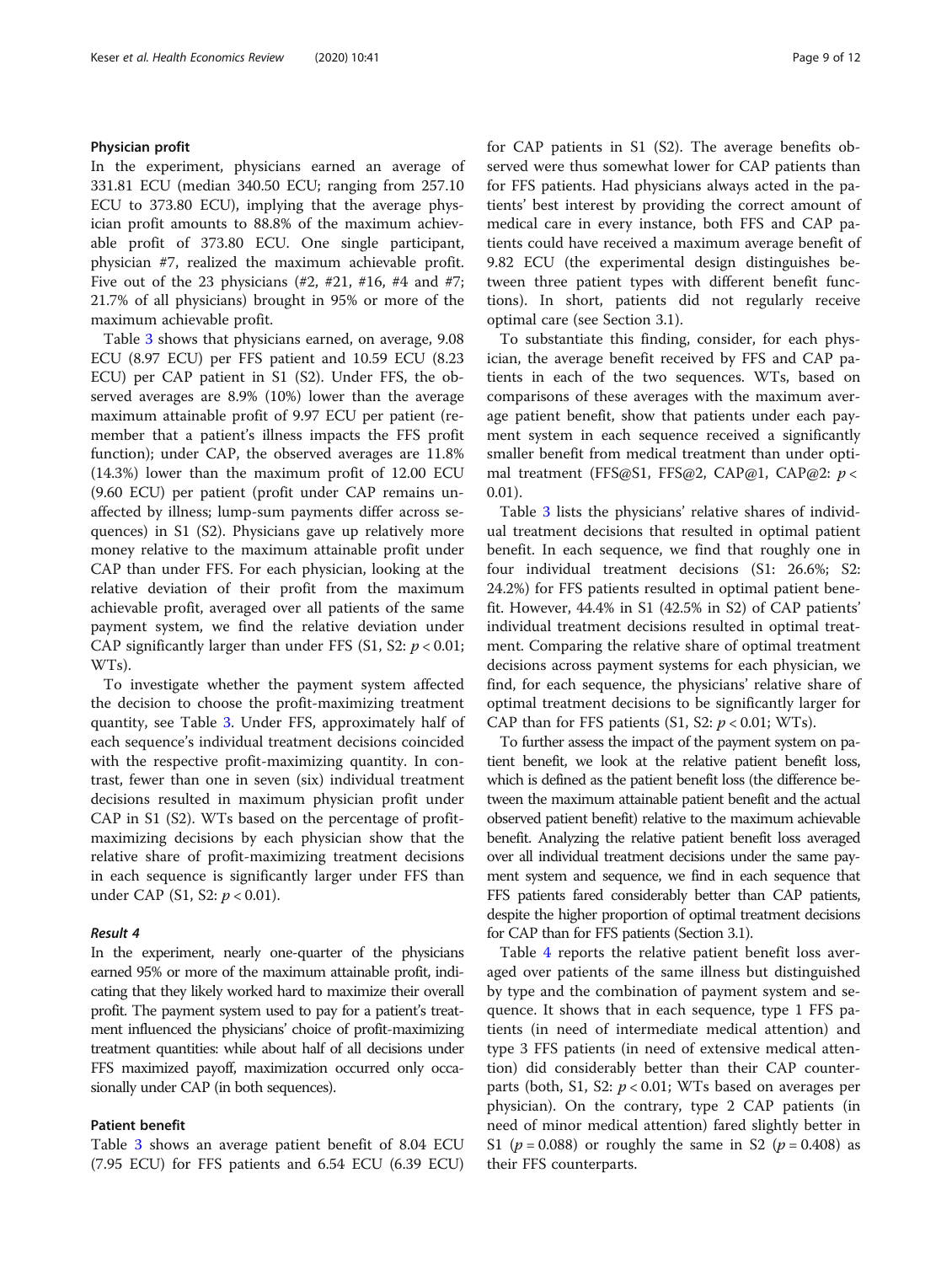|         | FFS@S1 | FFS@S2 | CAP@51 | CAP@52 |
|---------|--------|--------|--------|--------|
| Type 1  | 0.136  | 0.146  | 0.387  | 0.363  |
| Type 2  | 0.209  | 0.209  | 0.162  | 0.211  |
| Type 3  | 0.198  | 0.216  | 0.46   | 0.481  |
| Average | 0.181  | 0.19   | 0.336  | 0.352  |

<span id="page-9-0"></span>Table 4 Patient benefit loss relative to the maximum possible

To conclude, patients in need of intermediate or extensive medical attention fared better under FFS. Those in need of relatively little medical attention, though, if

they experienced any effect of the payment system at all, suffered a lower benefit loss under CAP. With regard to the effect of the lump-sum payment reduction under CAP, the lack of a significant behavioural volume response (Result 3) suggests that the patient benefit of FFS and CAP patients should remain largely unaffected. A comparison of the average benefit for patients of the same remuneration system across sequences supports this

prediction. We found no significant change in the average patient benefit for FFS and CAP patients following the lump-sum payment reduction (see Table [3\)](#page-6-0). For each physician, in terms of statistical evaluation, consider the average patient benefit for patients of the same payment system across sequences. The analysis showed no significant difference for either FFS or CAP patients (WTs).

We reported an insignificant change in the relative share of individual treatment decisions leading to optimal patient benefit for both FFS and CAP patients (see Table [3](#page-6-0)). Comparing, for each physician, the relative share of optimal treatment decisions for patients under the same payment system across sequences, we found no significant difference (WTs).

Comparing the average relative patient benefit loss for each patient type under FFS and CAP across sequences revealed minimal changes in response to the lump-sum payment reduction. Type 1 and 3 FFS patients fared slightly worse in S2 compared to S1 (see Table 4), while the average relative patient benefit loss for type 2 patients under FFS remained unaffected. Under CAP, type 1 patients fared slightly better, while type 2 and 3 patients fared slightly worse in S2 than S1. We did not find a significant difference when comparing the relative patient benefit loss for each physician over patients of the same type and payment system across sequences.

#### Result 5

Despite a higher proportion of CAP's optimal treatment decisions than for FFS patients, patients ended up with a significantly lower benefit under CAP than under FFS. Benefit losses were significantly higher for CAP than for FFS patients in the case of patients in need of intermediate to major medical attention (two-thirds of our patients); this was not true for those in need of minor

medical attention (one-third of our patients). This suggests that the overall benefit loss depends on the specific mix of patients with different needs. The CAP lumpsum payment reduction had no effect on treatment decisions, either for patients under CAP or under FFS. This is important news regarding opportunities for increasing taxpayer benefits by reducing costs under CAP.

## **Discussion**

## Findings and added value of our research

Our study adds to the existing experimental research by HSW (2011) on physician treatment behaviour [\[10\]](#page-11-0) by incorporating a heterogeneous payment system, which is a prominent characteristic of markets for physician services in a number of countries (e.g., the United States). We did not directly compare pure FFS and pure CAP environments but instead focussed on physician behaviour in a heterogeneous practice environment where physicians faced comparable patients under FFS and CAP.

Our findings demonstrate the robustness of the results obtained by HSW (2011), more specifically, the tendency to over-serve FFS patients and under-serve CAP patients. We also investigated the effect of a CAP lumpsum payment reduction in a heterogeneous environment and found neither a direct effect on the treatment of CAP patients nor a spillover effect on FFS patients' treatment.

Thus, our study complements the existing empirical and theoretical literature on the effects of financial incentives on physician behaviour. Our experimental study involved basic economic research and did not assess actual physician behaviour in the real world. Although the findings cannot be directly applied to real-world issues, they might provide valuable insights to those attempting to design new institutions. Laboratory experiments allow us to test the functioning of incentive schemes that do not yet exist in real life. They enable much tighter control than empirical studies or field experiments. Laboratory experiments are thus considered a useful complement to theoretical and empirical studies as well as field experiments.

If health care policy is to be designed effectively, there must be an in-depth consideration of the effects of payment system heterogeneity on physician provision behaviour. Potential system-wide effects of fee regulation, targeting the reimbursement of treatment for one subgroup of patients, should be examined as well.

In our experimental environment, we found that physicians customized care in response to the heterogeneous payment system. A patient's medical treatment was affected by the payment system used to compensate the attending physician. In the experiment, an FFS patient received considerably more medical care than the corresponding CAP patient with the same illness and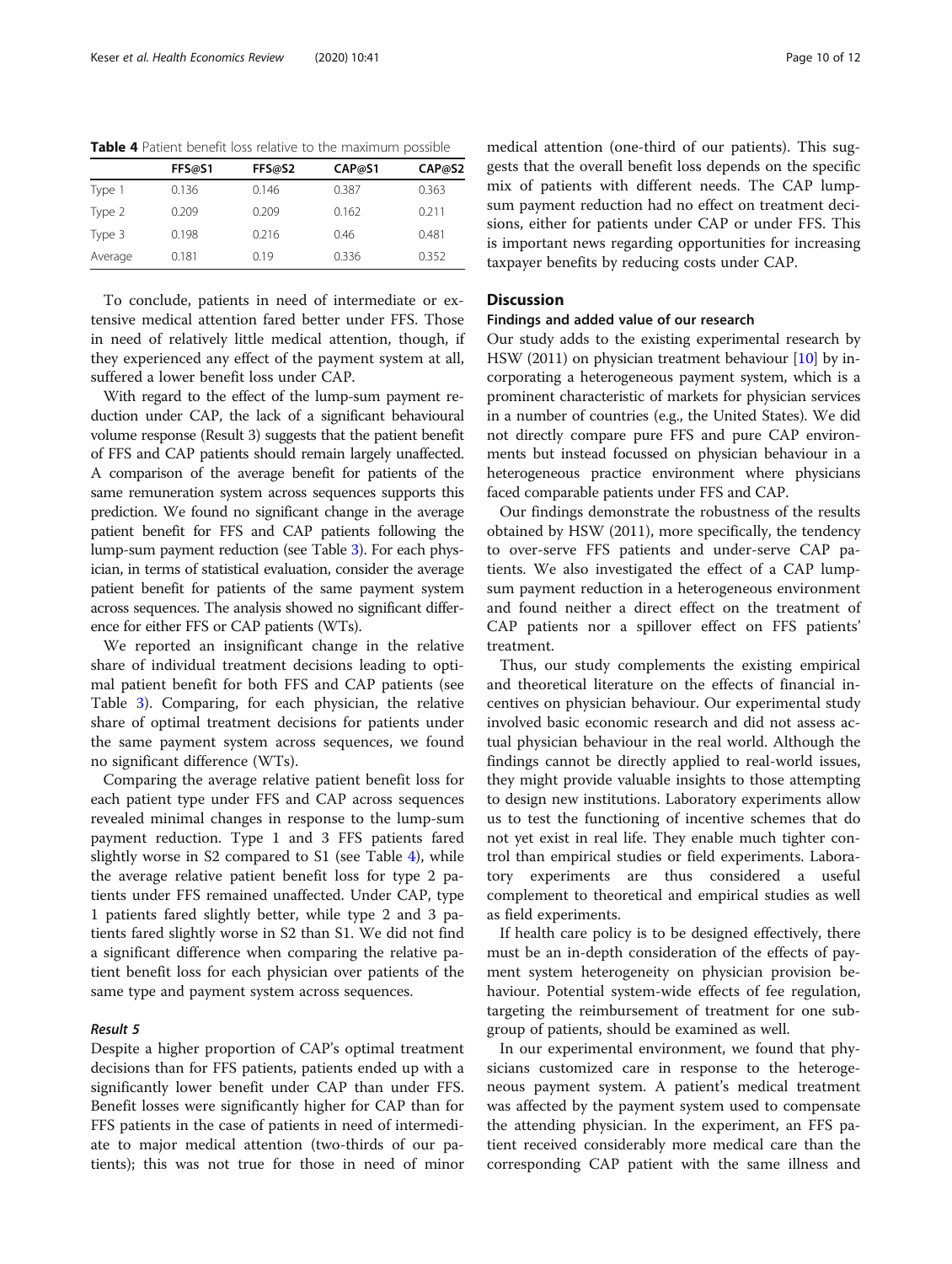<span id="page-10-0"></span>serve FFS patients and under-serve CAP patients. Overprovision and under-provision depended on the patient's need for medical attention. Under FFS (CAP), overprovision (under-provision) decreased (increased) as the patient's need for medical attention increased. Patients in need of significant medical attention appeared to fare considerably better under FFS than under CAP.

In our experimental design, we assumed the patients were passive. If we removed this assumption, we would expect reputational effects to come into play [\[11\]](#page-11-0). Perceived over- or under-providers could thus expect patients to be more likely to reject treatment recommendations, which in turn could potentially limit such physician behaviour.

#### Limitations

As for any lab experiment, the external validity of our findings remains an issue. Galizzi & Wiesen [[26\]](#page-11-0) mention three limitations: (1) participation bias (subjects that choose to participate in an experiment might be different from those who choose not to participate), (2) environment, context, and frame of the tasks in the lab might differ from decisions in real life, and (3) medical students may not be representative of the medical population. For the latter, Brosig-Koch et al. [[18](#page-11-0)] and Reif et al. [[17](#page-11-0)], for example, find no consistent difference in how physicians, medical and non-medical students respond to financial incentives in the field or in lab experiments. While the first limitation is a general issue with experimental economics, the second one can be tackled by redesigning tasks and contexts in additional experiments. Brosig-Koch et al. [\[27\]](#page-11-0), for example, introduce competition into the experimental design of Brosig-Koch et al. [[18](#page-11-0), [21](#page-11-0)] and find that it can reduce over-provision (under FFS) as well as under-provision (under CAP).

In our experiment, the small number of participants might be an issue: it might have impaired the power of our statistical Wilcoxon tests. We investigate this issue using the G\*Power software in the context of a post-hoc power analysis.<sup>1</sup> The required significance level of our two-sided tests was set at 0.01. Therefore, when the null hypothesis (no effect) was rejected, even with only 23 observations, those tests' power was close to 1 as expected and confirmed with the G\*Power software. However, there was a difficulty in those situations, where the null hypothesis was accepted since the sample size might be too small to detect an effect. The power of the WTs was minimal. We recognized that it might be challenging to obtain the proper (huge) number to achieve a

relevant power to the appropriate statistical tests in lab experiments. Furthermore, as seen in our results for the differential in the quantity of treatment with the reduction of CAP payment, the effect is likely to be very small if significant.

## Conclusion

Our results suggest that, in our experimental model, fee regulation could be used to some extent as a means of controlling physician spending since we did not identify a behavioural response to the CAP payment cut. Physicians did not recoup lost income by altering treatment behaviour toward CAP and/or FFS patients. The patient benefit under FFS and CAP thus appeared to remain unaffected by fee regulation. This finding relates to Brosig-Koch et al. [[12](#page-11-0)] 's observation that, within a CAP payment system where performance pay appears to enhance the quality of care, the size of the bonus does not matter.

In line with the observations of HSW (2011) and Brosig-Koch et al. [\[18](#page-11-0)], our findings indicate that neither FFS nor CAP encourages physicians to provide optimal care from a patient's perspective. This observation supports a move away from pure payment systems toward hybrid compensation schemes that blend the high- and low-intensity incentives embedded in FFS and CAP. The validity of results concerning the real world remains an issue with lab experiments. Running costly field experiments [\[12](#page-11-0)] and exploiting natural experiments are likely to improve this validity. Nevertheless, the field of experimental economics is a useful tool for further investigation that considers the welfare of all those involved in the health system and explores, for example, mixed CAP/FFS payment systems designed to reduce the under- and overprovision of specific health services. Another interesting avenue of research is the study of payment incentives to develop efficient teams of care providers.

#### Supplementary Information

The online version contains supplementary material available at [https://doi.](https://doi.org/10.1186/s13561-020-00299-4) [org/10.1186/s13561-020-00299-4.](https://doi.org/10.1186/s13561-020-00299-4)

Additional file 1: Instructions. Table B1. Benefit functions for patient types 1, 2 and 3 (in ECU). Table B2. Physician profit. Table C.1. Quantity q and mean deviation from the optimal quantity q\*, by physician, sorted with respect to overall profit (ascending).

#### Abbreviations

CAP: Capitation; CIRANO: Centre interuniversitaire de recherche en analyse des organisations; CAN\$: Canadian dollar; ECU: Experimental currency unit; FFS: Fee-for-service; HSW: Hennig-Schmidt, Selten and Wiesen (2011); OECD: Organisation for Economic Cooperation and Development; S1: First sequence of 18 patients presented to participants; S2: Second sequence of 18 patients presented to participants; WT: Wilcoxon signed ranks test

#### Acknowledgements

We thank Nathalie Viennot-Briot and Julie Héroux for their excellent technical and administrative support.

 $1$ We are indebted to a referee, who was guiding us to this software. [https://www.psychologie.hhu.de/arbeitsgruppen/allgemeine](https://www.psychologie.hhu.de/arbeitsgruppen/allgemeine-psychologie-und-arbeitspsychologie/gpower.html)[psychologie-und-arbeitspsychologie/gpower.html.](https://www.psychologie.hhu.de/arbeitsgruppen/allgemeine-psychologie-und-arbeitspsychologie/gpower.html)